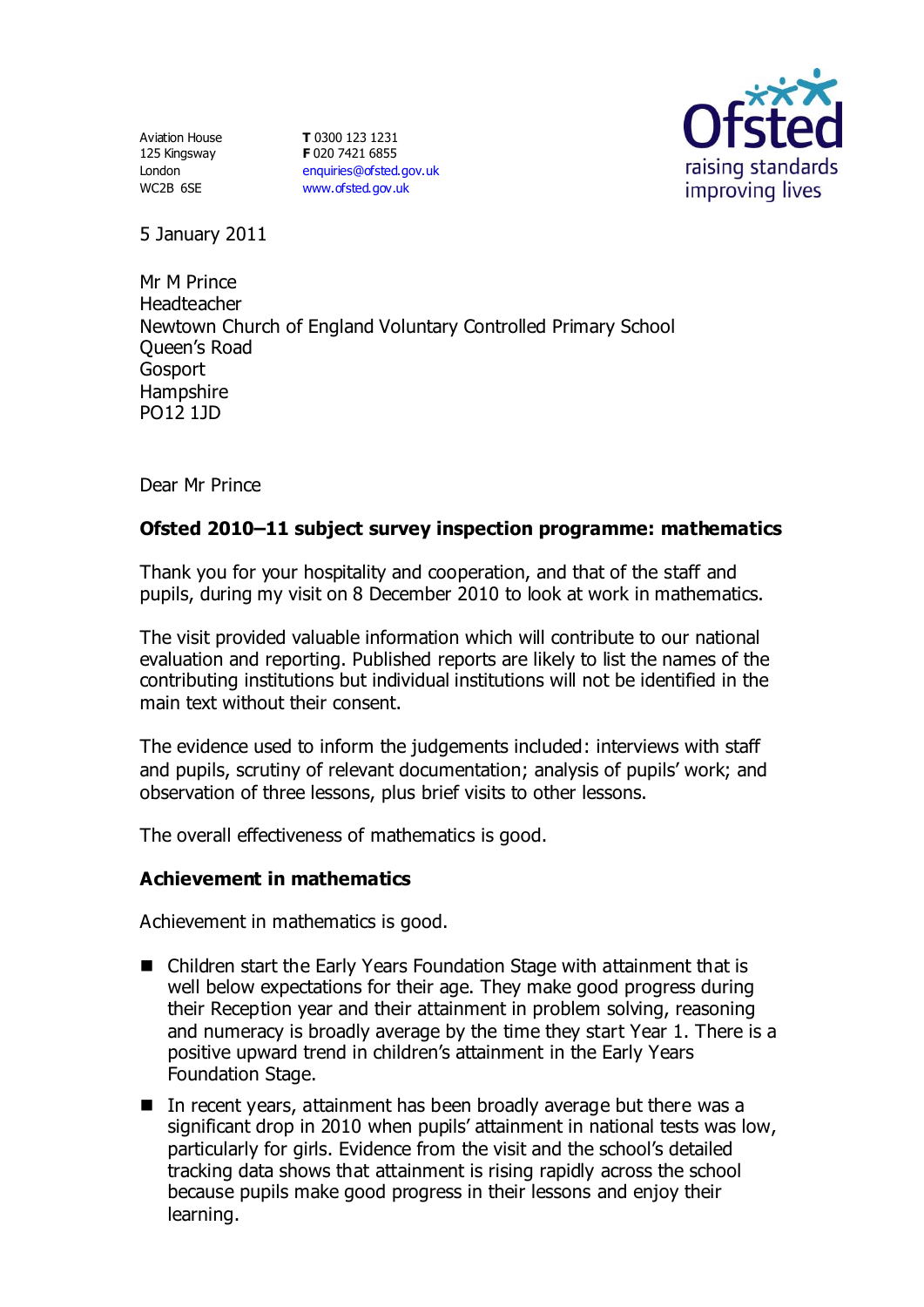- A strength in most lessons is a very strong focus on the use of paired discussion to encourage pupils to solve problems. In Year 6, pupils successfully solved word problems which required finding fractions and percentages (within the same problem) because they discussed, shared and applied their strategies for calculations with great confidence.
- Pupils of average ability in Year 3, who underperformed in Year 2 in 2010, make good progress in catching up on previous gaps in learning through effective one-to-one support. Across the school, pupils are encouraged to discuss mathematical ideas and concepts with teachers, teaching assistants and each other. This is increasing girls' confidence in their learning. Behaviour in lessons is exemplary because pupils really enjoy learning.

## **Quality of teaching of mathematics**

The quality of teaching of mathematics is good.

- Teachers' planning is good, with a significant strength in identifying the progress that each group of pupils should make by the end of the lesson. This is also a strength in Years 5 and 6 where pupils are taught in sets for mathematics.
- Support teachers and teaching assistants play a vital role in supporting pupils with special educational needs and/or disabilities through effective group work where the emphasis is on practical 'hands-on' learning.
- Teachers make good use of interactive whiteboards to introduce new skills, knowledge and understanding. Their questioning skills are good, with a strong focus on pupils explaining, by using correct mathematical vocabulary, how they solve problems.
- Teachers' excellent use of practical resources makes a significant contribution to pupils' good progress; for example in a Year 4 lesson on fractions, pupils found the answer to how to share a pack of 15 biscuits between two people by using real biscuits.
- Teachers mark pupils work regularly and have high expectations of how they should present their work. However, marking does not link consistently to pupils' individual numeracy targets in order to help them with next steps in learning. Currently, in some year groups, pupils have a literacy or a numeracy target, whereas in others they have both.

#### **Quality of the mathematics curriculum**

The quality of the mathematics curriculum is good.

■ The curriculum is the driving force behind pupils' rapidly improving attainment and progress. The use of 'Rich Tasks', for example, which is a project in Year 6 to design and cost a 'Playground Gym', engages and motivates pupils. Year 6 pupils spoke enthusiastically about how they had to draw to scale and calculate the 15% discount on equipment ordered before a certain date. Year 4 pupils talked excitedly about their current 'Treasure Island' theme and how it helps them to understand, thoroughly, compass points and directional language.